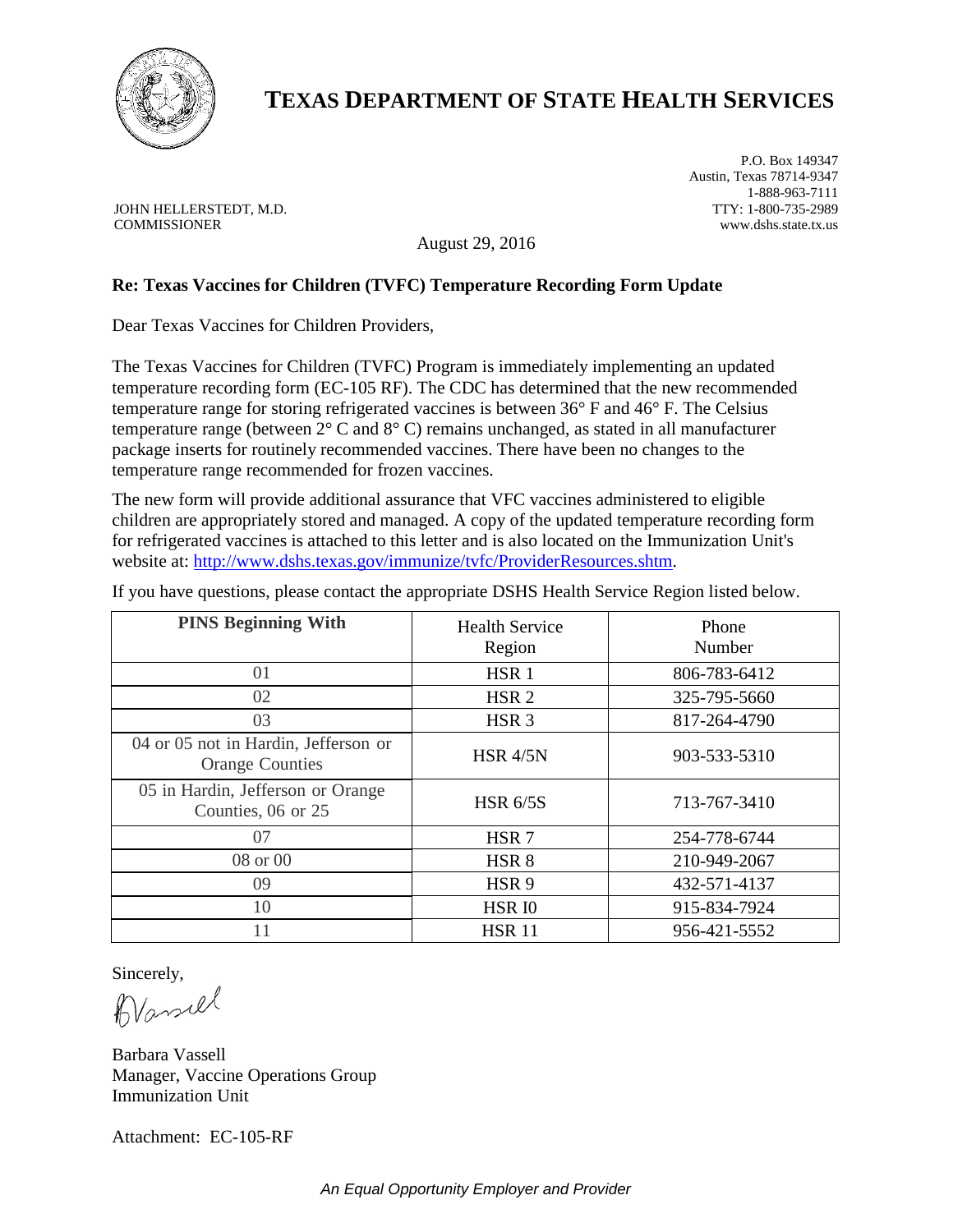## **Temperature Recording Form for Refrigerator –Fahrenheit F**°

#### **Monitor temperatures closely!**

- 1. Write your initials below in "Staff Initials," and note the time in "Exact Time."
- 2. Record temps twice each workday.
- 3. Record the min / max temps once each workday—preferably in the morning.
- 4. Put an "X" in the row that corresponds to the refrigerator's temperature.
- 5. If any out-of-range temp, see instructions tothe right.
- 6. After each month has ended, save each month's log for 5 years.

Month / Year

Facility Name

### TVFC Coordinator

# **Take action if temp is out of range—too warm (above 46⁰F) or too cold (below 36⁰F).**

- 1. Label exposed vaccine "do not use," and store it under proper conditions as quickly as possible. Do not discard vaccines unless directed to by your state / local health department and / or the manufacturer(s).
- 2. Record the out-of-range temps and the room temp in the "Action" area on the bottom of the log.
- 3. Notify your vaccine coordinator, or call the immunization program at your state or local health department for guidance.
- 4. Document the action taken on the "Vaccine Storage Troubleshooting Record" on page 3.



**If you have a vaccine storage issue, also complete "Vaccine Storage Troubleshooting Record"found on page 3.**

Texas Department of State Health Services Immunization Unit

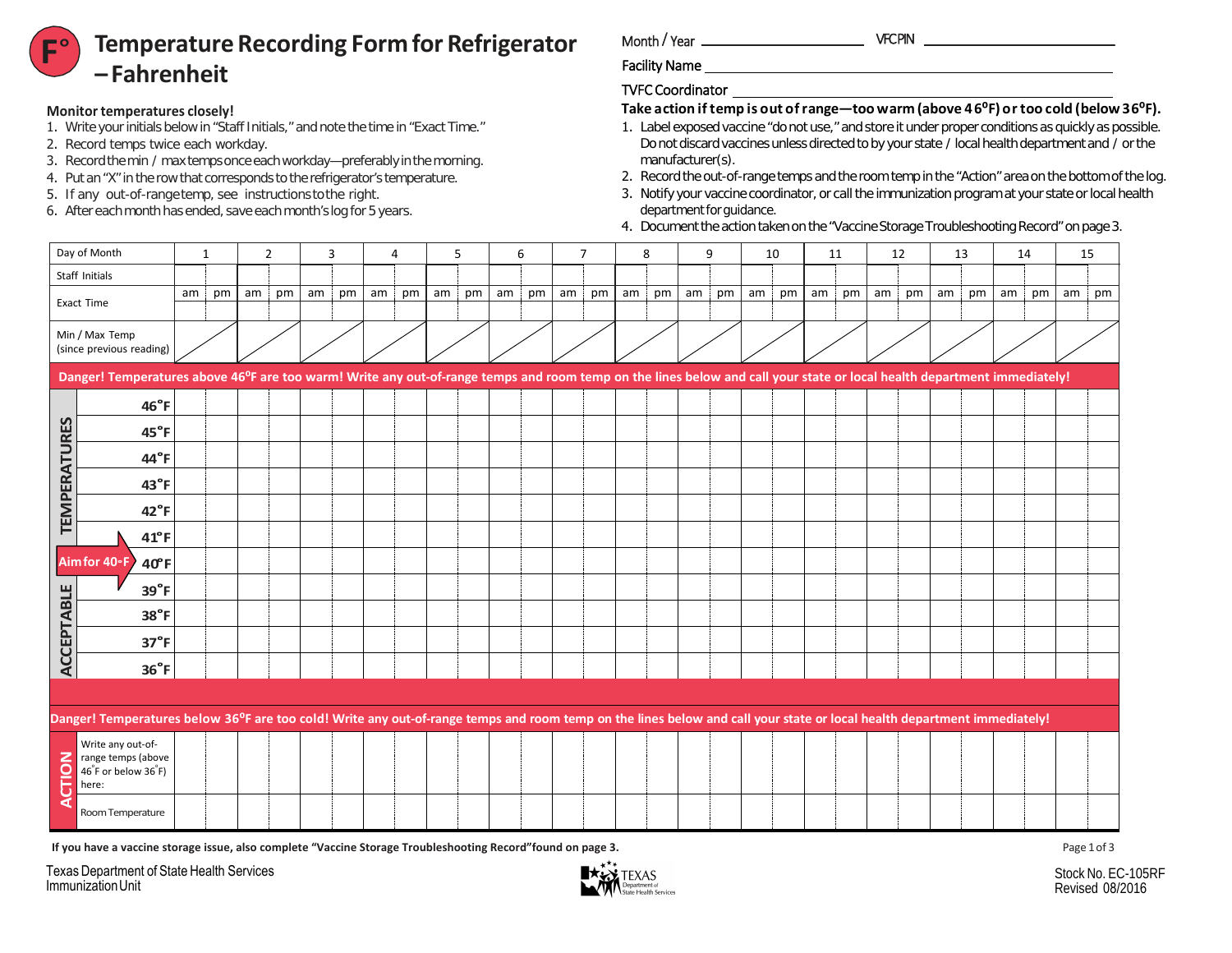# **F**°

# VFC PIN **Temperature Recording Form for Refrigerator –Fahrenheit**

### **Monitor temperatures closely!**

- 1. Write your initials below in "Staff Initials," and note the time in "Exact Time."
- 2. Record temps twice each workday.
- 3. Record the min / max temps once each workday—preferably in the morning.
- 4. Put an "X" in the rowthat corresponds to the refrigerator's temperature.
- 5. If any out-of-range temp,see instructions tothe right.
- 6. After each month has ended, save each month's log for 5 years.

Month / Year  $-$ 

Facility Name

## TVFC Coordinator

## **Take action if temp is out of range—too warm (above 46⁰F) or too cold (below 36⁰F).**

- 1. Label exposed vaccine "do not use," and store it under proper conditions as quickly as possible. Do not discard vaccines unless directed to by your state / local health department and / or the manufacturer(s).
- 2. Record the out-of-range temps and the room temp in the "Action" area on the bottom of the log.
- 3. Notify your vaccine coordinator, or call the immunization program at your state or local health department for guidance.
- 4. Document the action taken on the "Vaccine Storage Troubleshooting Record" on page 3.

|                     | Day of Month                                                                                                                                                                         |    | 16 |    | 17 | 18 |    |      | 19 |      | 20 |    | 21 |    | 22 |      | 23 |      | 24 |    | 25 | 26      | 27         | 28 |    | 29 |    |    | 30 | 31          |  |
|---------------------|--------------------------------------------------------------------------------------------------------------------------------------------------------------------------------------|----|----|----|----|----|----|------|----|------|----|----|----|----|----|------|----|------|----|----|----|---------|------------|----|----|----|----|----|----|-------------|--|
|                     | Staff Initials                                                                                                                                                                       |    |    |    |    |    |    |      |    |      |    |    |    |    |    |      |    |      |    |    |    |         |            |    |    |    |    |    |    |             |  |
|                     | <b>Exact Time</b>                                                                                                                                                                    | am | pm | am | pm | am | pm | am i | pm | am i | pm | am | pm | am | pm | am ¦ | pm | am i | pm | am | pm | am   pm | am i<br>pm | am | pm | am | pm | am | pm | $am$   $pm$ |  |
|                     |                                                                                                                                                                                      |    |    |    |    |    |    |      |    |      |    |    |    |    |    |      |    |      |    |    |    |         |            |    |    |    |    |    |    |             |  |
|                     | Min / Max Temp<br>(since previous reading)                                                                                                                                           |    |    |    |    |    |    |      |    |      |    |    |    |    |    |      |    |      |    |    |    |         |            |    |    |    |    |    |    |             |  |
|                     | Danger! Temperatures above 46 <sup>o</sup> F are too warm! Write any out-of-range temps and room temp on the lines below and call your state or local health department immediately! |    |    |    |    |    |    |      |    |      |    |    |    |    |    |      |    |      |    |    |    |         |            |    |    |    |    |    |    |             |  |
|                     | $46^{\circ}$ F                                                                                                                                                                       |    |    |    |    |    |    |      |    |      |    |    |    |    |    |      |    |      |    |    |    |         |            |    |    |    |    |    |    |             |  |
|                     | 45°F                                                                                                                                                                                 |    |    |    |    |    |    |      |    |      |    |    |    |    |    |      |    |      |    |    |    |         |            |    |    |    |    |    |    |             |  |
| <b>TEMPERATURES</b> | 44°F                                                                                                                                                                                 |    |    |    |    |    |    |      |    |      |    |    |    |    |    |      |    |      |    |    |    |         |            |    |    |    |    |    |    |             |  |
|                     | $43^\circ F$                                                                                                                                                                         |    |    |    |    |    |    |      |    |      |    |    |    |    |    |      |    |      |    |    |    |         |            |    |    |    |    |    |    |             |  |
|                     | $42^{\circ}$ F                                                                                                                                                                       |    |    |    |    |    |    |      |    |      |    |    |    |    |    |      |    |      |    |    |    |         |            |    |    |    |    |    |    |             |  |
|                     | $41^{\circ}$ F                                                                                                                                                                       |    |    |    |    |    |    |      |    |      |    |    |    |    |    |      |    |      |    |    |    |         |            |    |    |    |    |    |    |             |  |
|                     | Aimfor 40°F 240°F                                                                                                                                                                    |    |    |    |    |    |    |      |    |      |    |    |    |    |    |      |    |      |    |    |    |         |            |    |    |    |    |    |    |             |  |
|                     | $39^\circ F$                                                                                                                                                                         |    |    |    |    |    |    |      |    |      |    |    |    |    |    |      |    |      |    |    |    |         |            |    |    |    |    |    |    |             |  |
|                     | 38°F                                                                                                                                                                                 |    |    |    |    |    |    |      |    |      |    |    |    |    |    |      |    |      |    |    |    |         |            |    |    |    |    |    |    |             |  |
|                     | $37^\circ F$                                                                                                                                                                         |    |    |    |    |    |    |      |    |      |    |    |    |    |    |      |    |      |    |    |    |         |            |    |    |    |    |    |    |             |  |
| <b>ACCEPTABLE</b>   | $36^{\circ}$ F                                                                                                                                                                       |    |    |    |    |    |    |      |    |      |    |    |    |    |    |      |    |      |    |    |    |         |            |    |    |    |    |    |    |             |  |
|                     |                                                                                                                                                                                      |    |    |    |    |    |    |      |    |      |    |    |    |    |    |      |    |      |    |    |    |         |            |    |    |    |    |    |    |             |  |
|                     | Danger! Temperatures below 36°F are too cold! Write any out-of-range temps and room temp on the lines below and call your state or local health department immediately!              |    |    |    |    |    |    |      |    |      |    |    |    |    |    |      |    |      |    |    |    |         |            |    |    |    |    |    |    |             |  |
| <b>NOIT</b>         | Write any out-of-<br>range temps (above<br>46 F or below 36 F)<br>here:                                                                                                              |    |    |    |    |    |    |      |    |      |    |    |    |    |    |      |    |      |    |    |    |         |            |    |    |    |    |    |    |             |  |

**If you have a vaccine storage issue, also complete "Vaccine Storage Troubleshooting Record" found on page 3.**

Texas Department of State Health Services Immunization Unit

Room Temperature

**ACTION**



Page 2 of 3